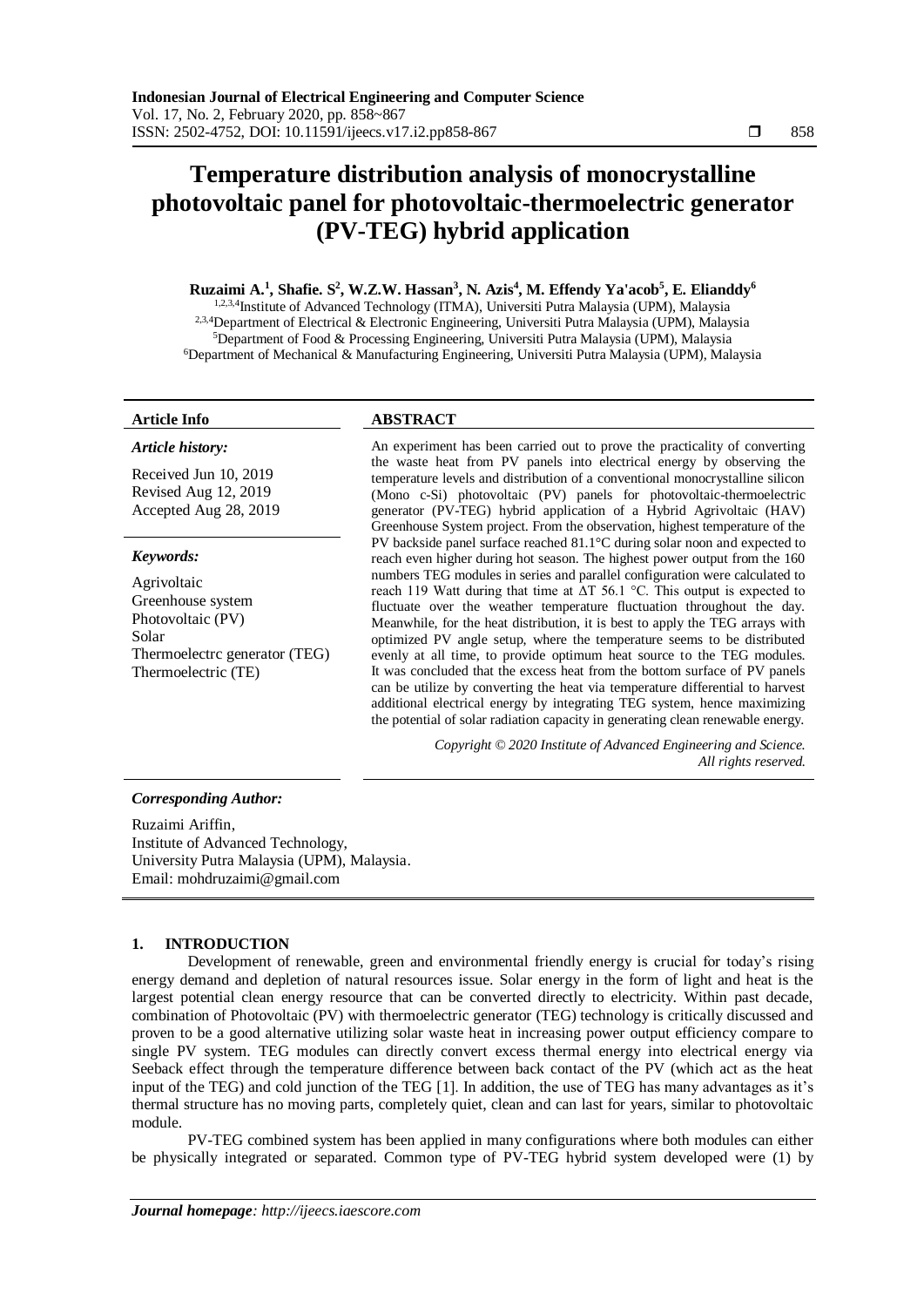859

directly combining the TE modules at the back of PV panels/cell [2-4] and (2) by using spectrum splitter to separate and reflect the solar photon that cannot be absorb by PV to the TEG [5-10]. The system usually consists of PV modules or panels, TEG modules and a cooling system, where different elements were added or modified to maximize the output performance. The sum of power output from the PV and TEG modules results to the overall power output of the combined system [11]. Examples of such hybrid system can be found in vehicle exhaust [12] and telecommunication [13] system.

## **2. PV/TEG HYBRID SYSTEM & DEVELOPMENTS**

Figure 1 describe the electrical equivalent circuit of the hybrid system that combines PV and TEG module with separated power output. Solar radiation or sunlight, Q illuminate the PV cell generating electrical power, *PPV*. The radiation that is not converted into electrical energy, conducts heat, *TPV* transferring it to TEG's hot side  $T_{H,TEG}$ , converting it to additional electrical power,  $P_{TEG}$  and removed from the system through the cold side of the TEG,  $T_{CFGG}$  [14]. The total output electrical power of the hybrid system, *PPV.TEG*, and efficiency, *ηPV.TEG* is addressed by (1) and (2):

$$
P_{PV,TEG} = P_{PV} + P_{TEG} \tag{1}
$$

$$
\eta_{PV.TEG} = \frac{P_{PV.TEG}}{Q} \tag{2}
$$

where  $P_{PV}$  and  $P_{TEG}$  are the electrical power of the PV and the TEG cells respectively, and  $Q$  is the solar irradiance incident input energy equal to  $Q = I_sA$  where  $I_s$  is the solar intensity illuminating the top surface of a solar cell with an area, *A*.



Figure 1. Equivalent circuit description of PV/TEG hybrid system

In earlier development, a model of roof mounted PV/TEG hybrid system has been developed by Van Sark [15] to measure the efficiency the system by mounting the TEG modules directly to the back of PV modules and focus was given to the combined electrical output. The efficiency of 11-14.7% claimed in this system. Wang et al. [16] established a PV-TEG hybrid system composed of a series-connected dye-sensitized solar cell (DSSC), a solar selective absorber (SSA) and a TEG module which results from 9.39% to 13.8% efficiency. Hsueh et al. [17] has reported that they have achieved the efficiency from 16.5% to 22.02% in their series-connected CuInGaSe2 (CIGS) PV cell with a TEG hybrid system. In another study, Lin et al. [18] studied the load matching in a PV-TEG hybrid system and the results proved that the solar irradiance, load resistances, and structure parameters of the TEG was corelated with the optimum performance of the hybrid system. In recent study, Wei Zhu et al. [19] fabricated a thermal concentrated PV-TEG hybrid system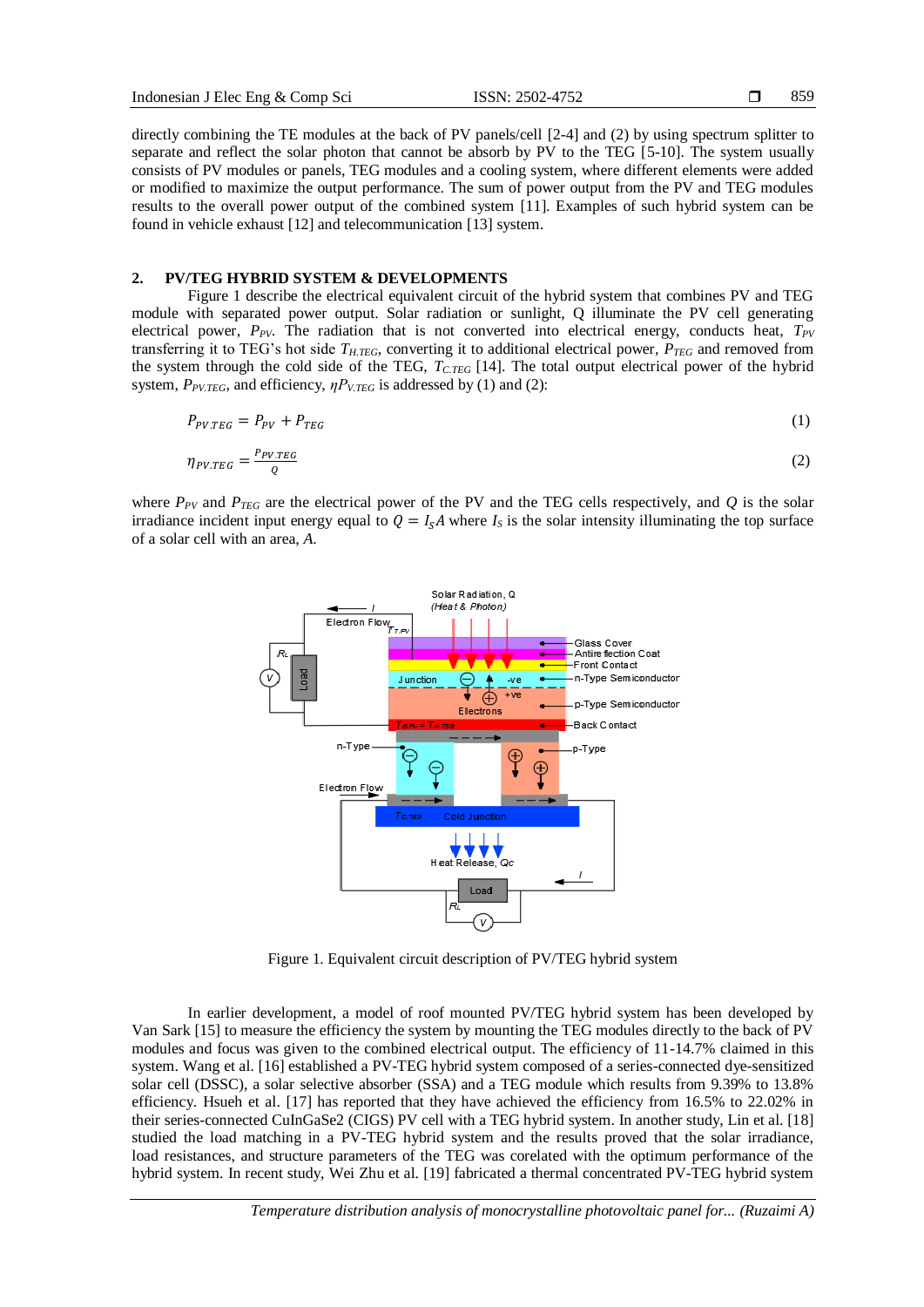with optimized thermal management. They used copper plates serving as thermal concentrator and conductor which create large temperature difference between both side of TEG modules. This system has achieved the efficiency of 23% in outdoor test which was 25% more than that of PV cells.

Most of previous studies related to PV-TE hybrid system had assumed based on constant incident solar radiation whereas in fact, the solar radiation, and so with the temperature, varies all the time in the actual application.

## **3. METHODOLOGY**

Previous study was considered where a conceptual design of PV/TEG Hybrid Greenhouse System were proposed [20]. This system took advantage of excess heat from a greenhouse PV roof panels by applying TEG system on its backside and using greenhouse internal temperature  $(T_I)$  as TEG's cold side source (*TC.TEG*) for generating maximum power. First objective of this study is to verify that the top surface temperature  $(T_{TPV})$  of a typical monocrystalline PV panel is equal (or almost equal) to its backside surface  $(T_{B.PV})$ , which is later to be applied as the hot side temperature source for the TEG modules,  $T_{H.TEG}$ . Hence,  $T_{H,TEG} = T_{B,PV}$ . Then, thermal distribution of the bottom PV panel surface was characterized to identify the best potential positioning of the TEG modules to get the optimum power output for each module in the TEG system array.

## **3.1. Experimental Setup 1: Average Daily Temperature for TEG Hot Side Application**

A replication of greenhouse system box was constructed to collect the daily average of top  $(T_{TPV})$ , bottom  $(T_{B.PV})$  (which is equivalent to  $T_{H.TEG}$ ) and internal temperature  $(T_I)$  to identify the heat excess of a typical mono-crystalline PV panel that can be converted to TEG power in normal condition. Data collected at an open area near the Institute of Advanced Technology, Universiti Putra Malaysia (3°00'70.57"N, 101°72'19.93"E). Figure 2 (a) and (b) shows the setup for the experiment purpose.

In this experiment, monocrystalline PV panel adopted was PV-YM0902, with the specification of size 670 (L) x 930 (W) x 30 (H) mm, Maximum Power  $(P_{max.PV})=100W$ , Open Circuit Voltage  $(V_{OCPV})$ =21.5V, Short Circuit Current  $(I_{SCPV})$ =6.54A. The direction and elevation of the panel was determined by using Solar Noon Locator-UPM<sup>®</sup> software to get the maximum PV power output (Figure 3) [21], while temperature data logger from EXTECH Instruments (SDL200 using K-Type thermocouple sensor) for surface contact temperature measurement. Daily solar radiation reading was also been taken using solar power meter logger (RSPRO ISM-410) for a specific day to analyze the relationship between solar irradiance level  $(W/m^2)$  and temperature.



Figure 2. (a) Experimental setup 1 illustration, (b) Experimental setup 1: daily temperature reading for PV panel top  $(T_{T,PV})$ , bottom  $(T_{B,PV})$  and internal temperature  $(T_I)$  using K-Type surface contact thermocouple sensor temperature data logger

### **3.2. Experimental Setup 2: Thermal Distribution**

The fact that the tilting angle and orientation of a PV panel strongly effect the PV power output has been proven many times in previous research [22-23]. PV panels must be tilted and oriented at optimum angles to absorb maximum solar energy available in a specific region. In this hybrid system, TEG modules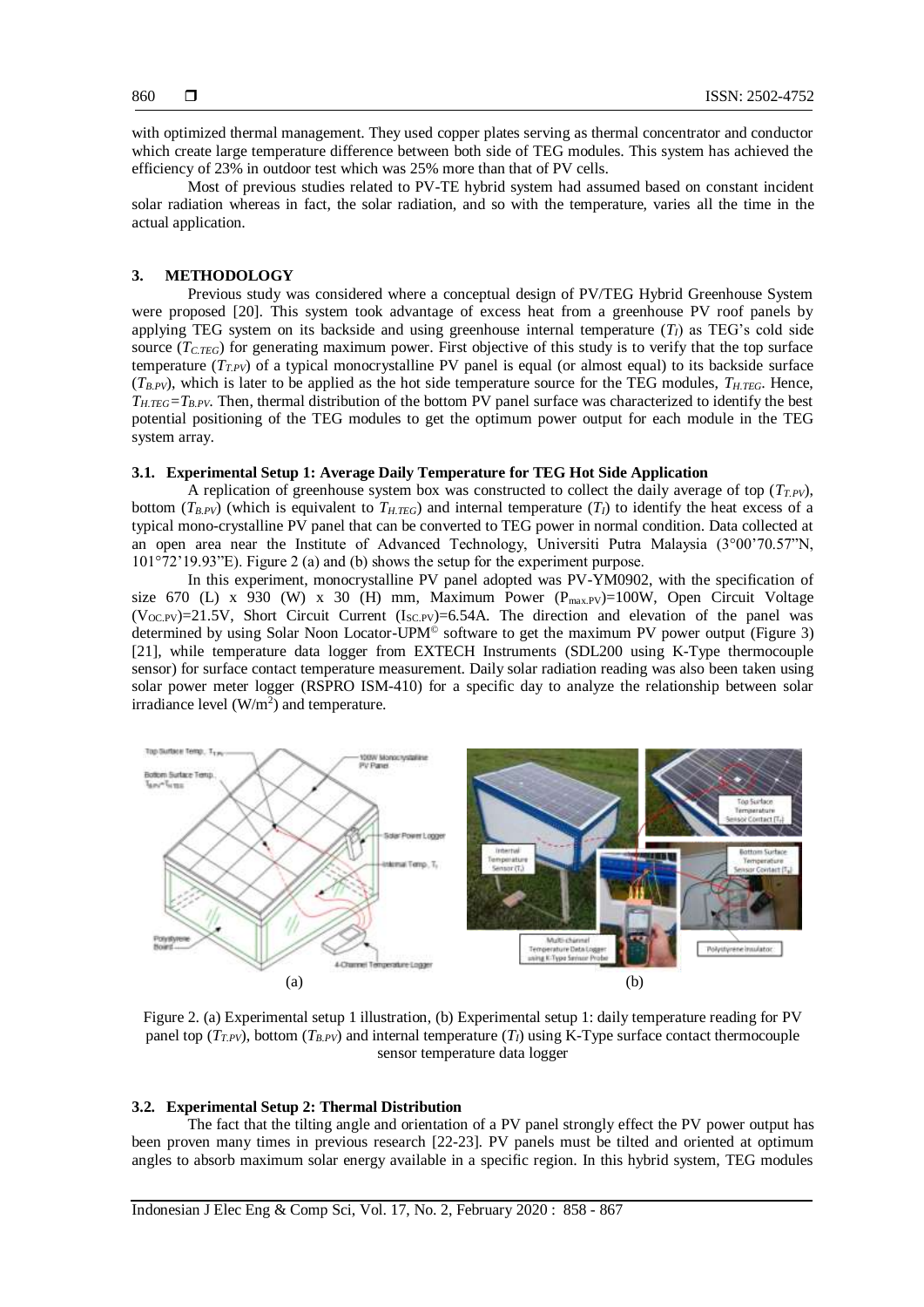are going to be mounted in series and parallel array combination at the backside of the PV panel. To analyze the thermal distribution characteristic of the optimized and flat angle PV setup to harvest maximum heat source from the PV panel bottom surface, two PV mounting structure was erected (Figure 4), one where the PV panel mounted in horizontal position 90° facing sun (PV1) and the other one in 75° facing sun (PV2), which is the fix average angle for optimized PV tilting angle in Malaysia throughout the year. Fluke thermal imager model Ti125 was used to obtain the thermal distribution of the surface, and due to limitation of the imager, PV panel was mounted 2 meter above the ground to capture thermal image of the whole PV panel module.



Figure 3. Solar Noon Locator-UPM<sup>®</sup> to determine Optimimum PV panel Elevation and Azimuth setup [21]



Figure 4. Experimental setup 2 - PV bottom surface thermal distribution analysis to identify the best TEG modules positioning to get the maximum heat source. (a) Experimental setup 2 illustration, (b) PV panel orientation setup, (c) Area of heat distribution captured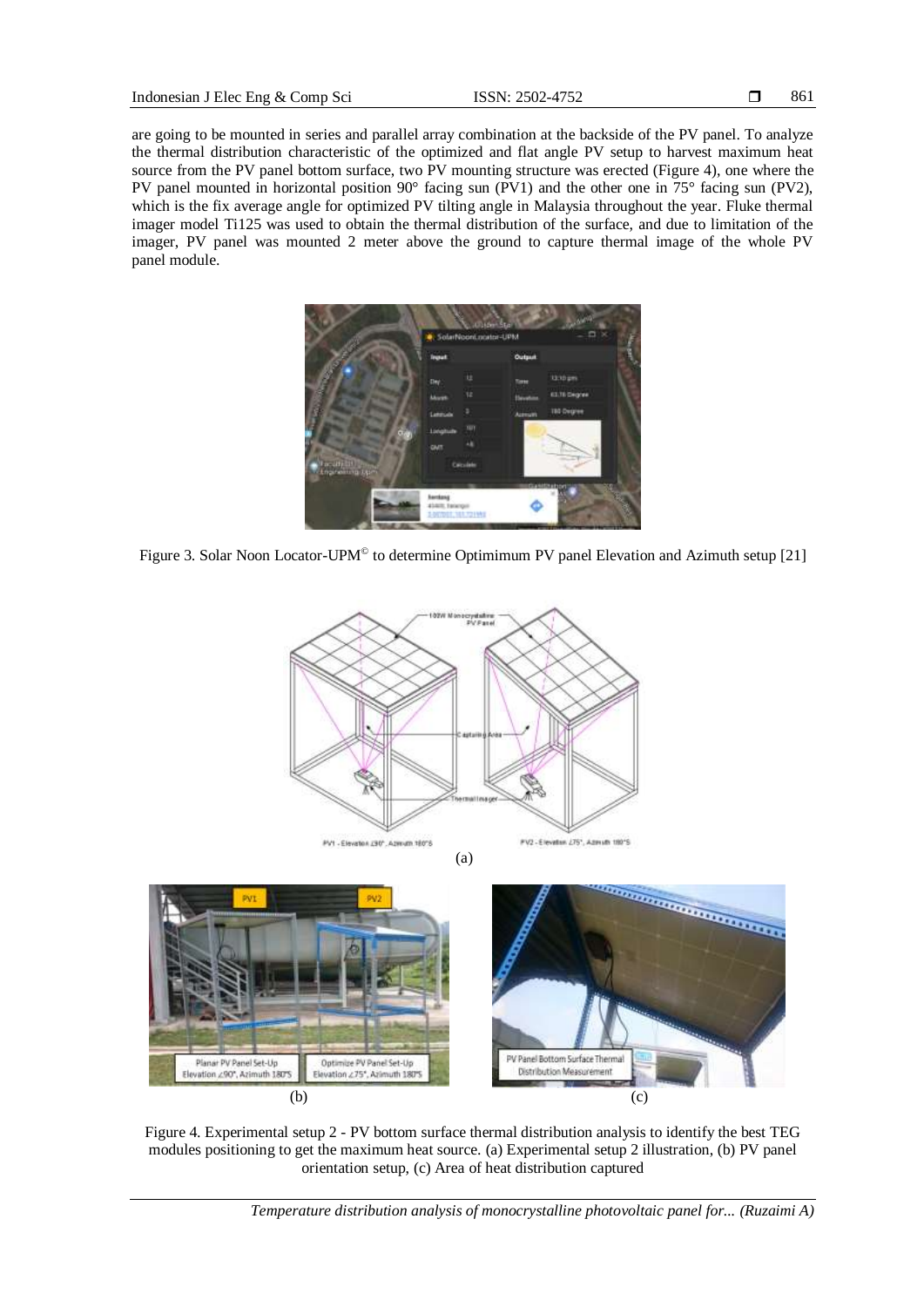## **4. TEMPERATURE, SOLAR RADIATION AND HEAT DISTRIBUTION ANALYSIS**

In this section, a daily temperature reading and hourly thermal contour image of specific day were presented to prove the feasibility of applying the concept of combining PV and TEG into one hybrid system to fully utilize the solar energy.

## **4.1. Average Daily Temperature for TEG Hot Side Application**

To present the implication of sunny and raining condition, Figure 5 shows hourly temperature reading sample that was specifically selected on 28 March 2018, 9.00AM until 6.00PM, logged at 1-hour interval. The PV panel bottom temperature increased abruptly from 44.1°C (9.00AM) to highest temperature 81°C (12.00PM) and maintained peak until after 1.00PM where the weather started to rain. The temperature decreases significantly from 2PM onwards between 35.1°C to 25.6°C, to almost equivalent the internal air temperature. Result shows that bottom surface temperature is always almost equal to top surface temperature of the PV panel. The air temperature  $(T_I)$  can be seen rising and dropping gradually underneath the PV panel, depending on fluctuation of temperature under the PV panel shadow. In the greenhouse system, the internal temperature will be set to 25°C which is the optimum photosynthesis temperature and maximum temperature growth for some cool season horticulture crops i.e broccoli, maize, cabbage and lettuce [24]. Hence, this temperature will be considered as the constant parameter absorbed at the TEG coldside ( $T_{C,TEG}$ ) later on.

The solar radiation (*Q*) reading was also taken and the result shows that the fluctuation of temperature is proportional to the fluctuation of solar radiation. This result comes into agreement with Jin Zhang [5] and concludes that as the solar radiation varies and weather changes over time in actual operation, it reflects the temperature. It can be expected that the power output from the TEG array will fluctuate over the temperature fluctuation.



Figure 5. Temperature & radiation level reading for Setup 1 on 28 March 2018

#### **4.2. Thermal Distribution**

Figure 6 shows the thermal image contour of bottom surface temperature distribution for horizontal (PV1) and optimized angle (PV2) PV panel setup. The thermal image was taken hourly on 14 March 2018 and presented in 2 hours' time interval from approximate 9:00AM, 11:00AM, 1:00PM, 3:00PM and 5:00PM. It can be seen at around 9:00AM, the heat distribution is evenly spread on PV2 while on PV1, the heat tends to be higher on it's right side, which is the sun rising angle. The average temperature for PV2 is slightly higher (38.3°C) than PV1 (35.8°C). While at 11:00AM, the heat distribution seems to be evenly spread on both PV1 and PV2 panel with the average temperature at almost the same value, 55.0°C and 55.6°C respectively. Same pattern observed at 1:00PM where the heat distribution for both PV panel was evenly distributed, and the temperature measured for both panel were 49.1°C and 49.0°C respectively. Even though the angle of PV2 was perpendicular to the sun, it shows that it has almost no significant effect to the temperature difference between PV1 and PV2. At around 3:00PM, the average temperature reading were 55.1°C and 53.8°C for PV1 and PV2 respectively. The thermal distribution contour is more even on PV2 even though the temperature were less 2°C from PV1. Finally, at 5:00PM, the average temperature reading for PV1 and PV2 were 42.0°C and 40.8°C respectively, where PV2 thermal distribution also seems to spread evenly than PV1. From the observation, the thermal distribution was best with optimized angle setup,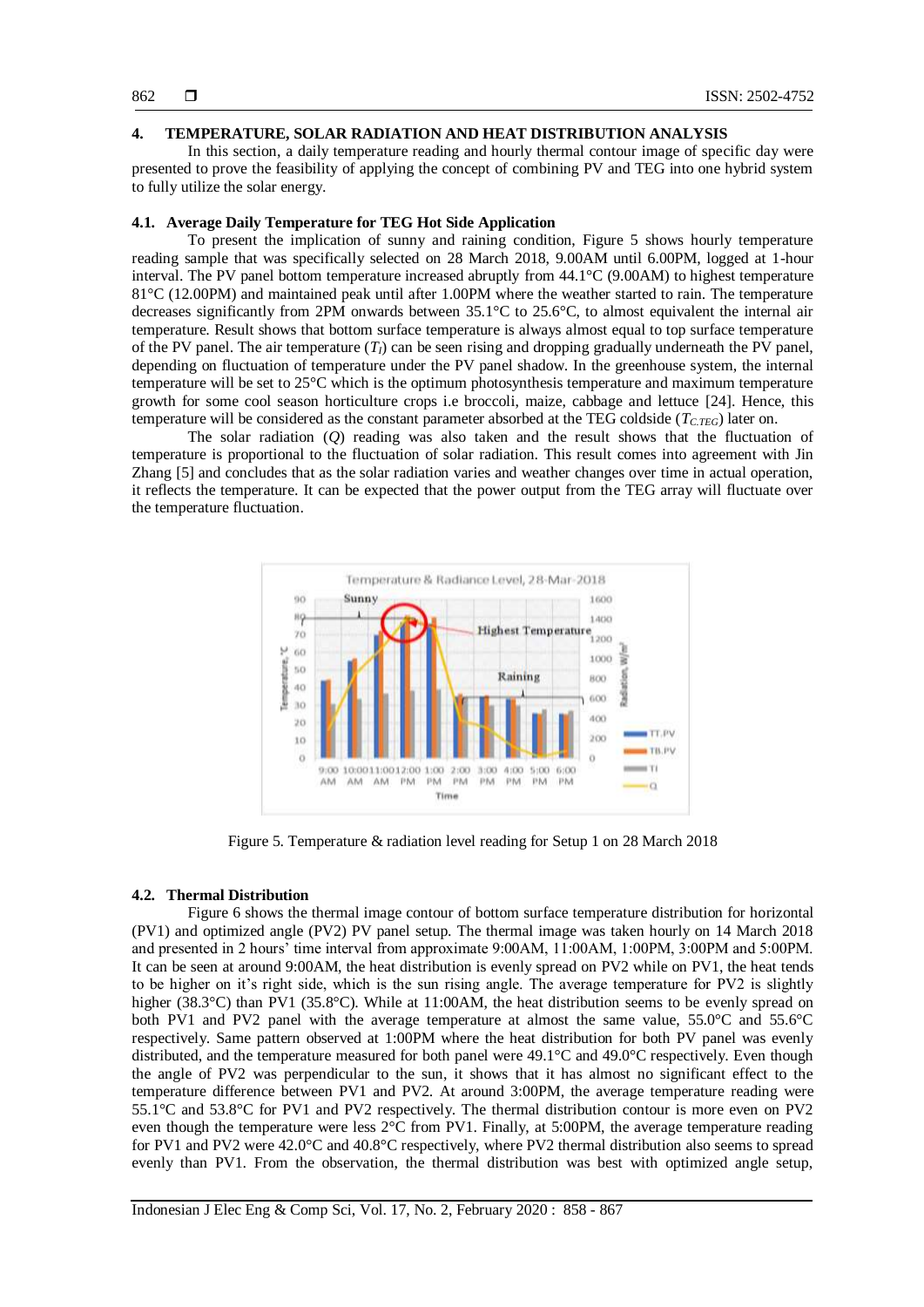where the temperature seems to be distributed evenly at all time, regardless the sun direction. In horizontal setup, the heat distribution pattern tends to be higher towards the direction of the sun.



Figure 6. PV panel bottom surface thermal distribution image at approximate. (a) 9:00 AM, (b) 11:00 AM, (c) 1:00 PM, (d) 3:00 PM, (e) 5:00 PM, 14 March 2018

TEG modules can be connected in series to obtain higher output voltage, where voltage is added when current produced is the same. To obtain higher output current, TEG modules can be connected in parallel where current is added when voltage is the same. According to Kirchhoff's laws, theoretically, unbalance heat distribution will affect the whole TEG modules array power output due to different power characteristic (i.e voltage and current) generated from each module in the array due to unbalanced temperature difference [26]. Hence, for best application, it is advised to mount the TEG modules array from the middle to the right and left, upper and down side of optimized angle PV panel setup [27, 28].

### **5. TEG POWER OUTPUT MATHEMATICAL MODELLING**

In Figure 7, we consider the backside area of the PV panel which each PV panel can be mounted up to 160 unit of TEG module given some gap between each other in series-parallel configuration. Common thermoelectric generators circuit contain several numbers of modules which is connected either in series, parallel, or in both arrangements. The typical circuit configuration is illustrated in Figure 8. It has a total number of modules  $(N_m)$  with number of modules connected in series  $(N_s)$  and in parallel  $(N_p)$ . The total number of modules in the system can be written as  $N_m = N_p \times N_s$ .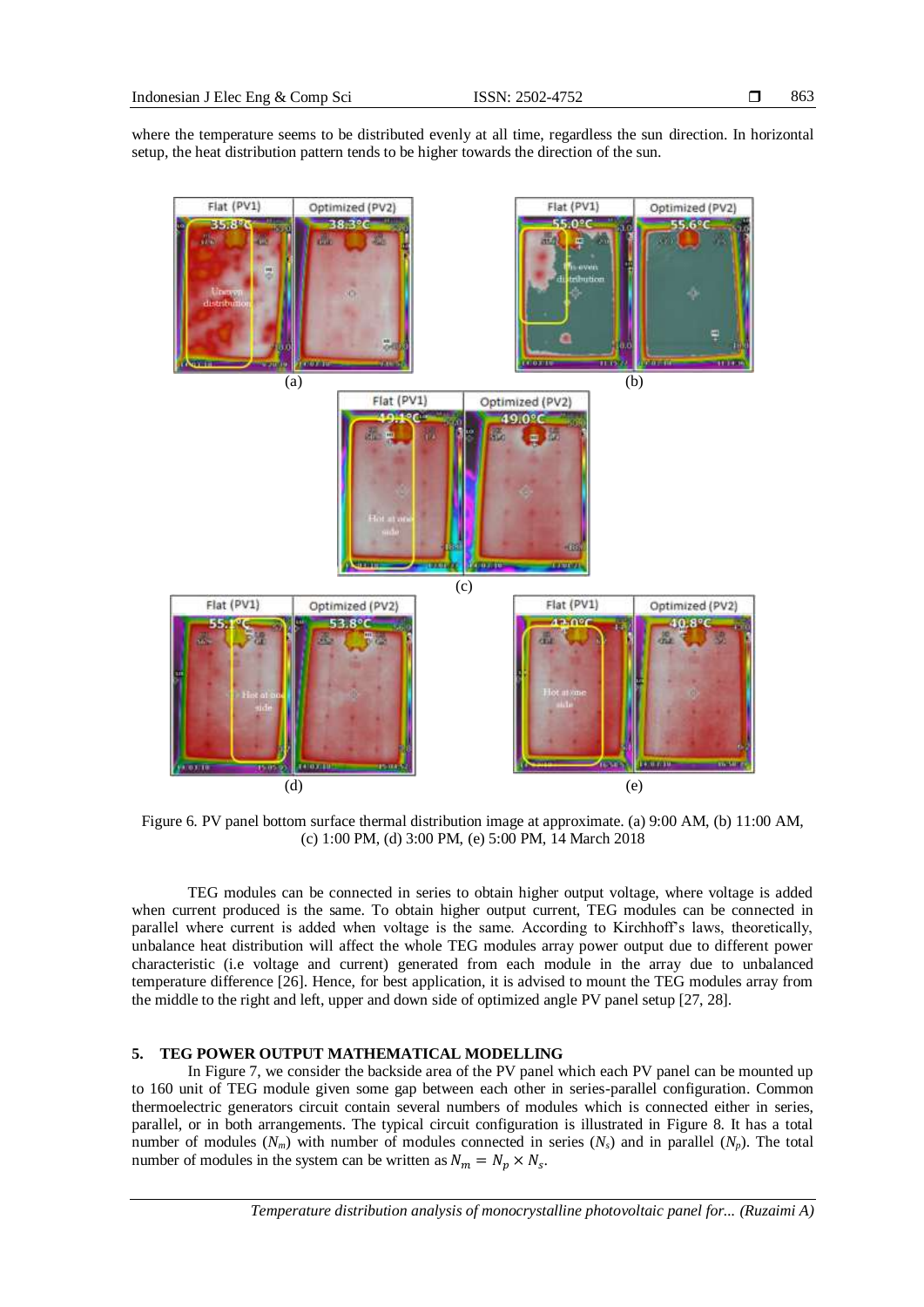

Figure 7. PV backside surface mounted with. a) Thermoelectric generators, b) Thermoelectric generators and heatsinks.



Figure 8. Typical thermoelectric generator with a Series-Parallel arrangement of modules

The current (*I*) passing through the load can be written as:

$$
I = \frac{N_S \times \alpha \times \Delta T}{N_p} \tag{4}
$$

where  $\Delta T$  is the temperature difference across the couple in K ( $Th - Tc$ ), and  $R_L$  is the load resistance, and  $\alpha$ is the average Seebeck coefficient (in volts/°K) which can be expressed as:

$$
\alpha = \frac{V_{max}}{T_h} \tag{5}
$$

The output voltage  $(V_{O,TEG})$  from the generator in volts is given by:

$$
V_{0.TEG} = \alpha \times \Delta T \times N_s \tag{6}
$$

The Output Power ( $P_{O,TEG}$ ) from the generator in watts is given by:

$$
P_{O.TEG} = V_{O.TEG} \times I = \frac{N_m \times (\alpha \times \Delta T)^2}{4 \times R_{in}} \tag{7}
$$

where  $R_{in}$  is the module's average internal resistance.

The total heat input  $(Q_h)$  to the generator in watts can be written as:

$$
Q_h = (S \times T_h \times I) - (0.5 \times I^2 \times R_{in}) + (K_c \times \Delta T)
$$
\n
$$
(8)
$$

where  $K_c$  is the thermal conductance of the couple in watts/ ${}^{\circ}$ K.

Whereas, the efficiency ( $\eta_{TEG}$ ) of the generator is given by: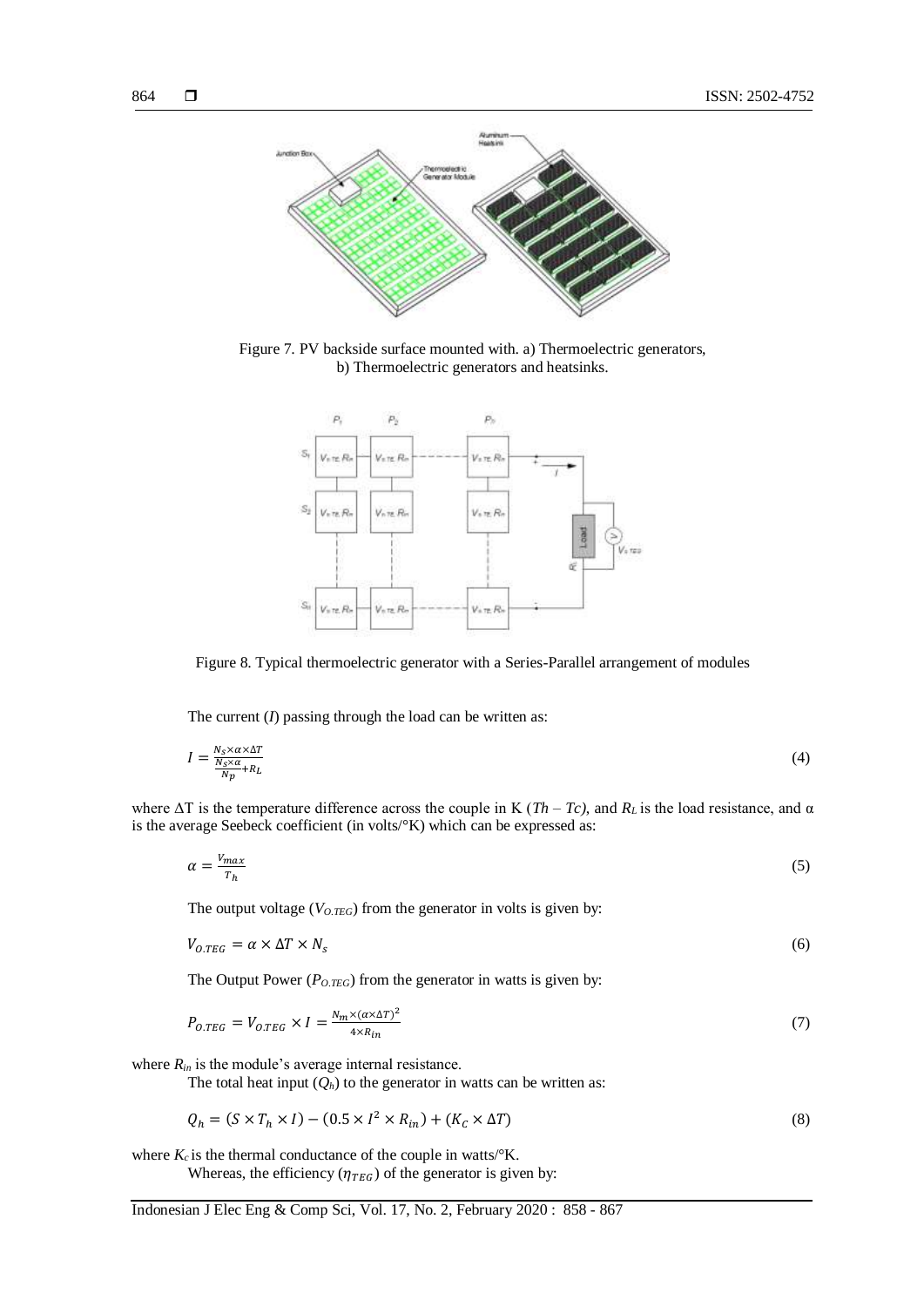865

$$
\eta_{TEG} = \frac{P_{O,TEG}}{Q_h} \times 100\%
$$
\n(9)

In this low ΔT application, it is important to choose the highest power output type of TEG modules at low temperature. Consider using TEG modules from Marlow Industries model TG12-8 [26], size 40 (L) x 40 (W) x 3.4 (H) mm, Cold Side Temperature,  $T_c = 27 \pm 2$ °C, Internal Resistance ( $R_{in}$ )= 1.36~1.69, figure of merit  $(Z) = 0.73$ . Using the data from the temperature reading on 28 March 2018 and the TEG parameters, the expected power output from the TEG generator circuit can be calculated by applying (7) as shown in Table 1. It is noted that the highest power output is at 12:00 PM with power output generated 119 Watt where the  $\Delta T$  was 56.1 °C.

| Table 1. Estimated TEG Circuit Power Output Table |       |                          |                   |                 |                  |
|---------------------------------------------------|-------|--------------------------|-------------------|-----------------|------------------|
| Date                                              | Time  | <b>PV</b> Backside       | <b>TEG Cold</b>   | Temp.           | <b>TEG Power</b> |
|                                                   |       | Temp., $T_{B.PV}$        | Side, $T_{C,TEG}$ | Difference,     | Output           |
|                                                   |       | $=T_{\text{H.TEG}}$ (°C) | (°C)              | $\Delta T$ (°C) | $(P_{O.TEG})$    |
| 28-Mar-18                                         | 9:00  | 44.7                     | 25                | 19.7            | 14.70            |
|                                                   | 10:00 | 56.8                     |                   | 31.8            | 38.30            |
|                                                   | 11:00 | 72.3                     |                   | 47.3            | 84.73            |
|                                                   | 12:00 | 81.1                     |                   | 56.1            | 119.18           |
|                                                   | 13:00 | 79.8                     |                   | 54.8            | 113.72           |
|                                                   | 14:00 | 36.5                     |                   | 11.5            | 5.01             |
|                                                   | 15:00 | 35.6                     |                   | 10.6            | 4.26             |
|                                                   | 16:00 | 33.6                     |                   | 8.6             | 2.80             |
|                                                   | 17:00 | 25.4                     |                   | 0.4             | 0.01             |
|                                                   | 18:00 | 25.1                     |                   | 0.1             | 0.00             |

#### **6. CONCLUSSION**

Two experiment has been carried out to prove the practicality of converting the waste heat from PV panels into electrical energy by observing the temperature levels and distribution of a common conventional monocrystalline silicon (Mono c-Si) photovoltaic (PV) panels for photovoltaic-thermoelectric generator (PV-TEG) hybrid application of a Hybrid Agrivoltaic (HAV) Greenhouse System project. Based on the results, the highest temperature of bottom PV panel surface panel reached 81.1°C during solar noon and expected to reach even higher during hot season. The highest power output from the 160 numbers TEG modules in series and parallel configuration were calculated to reach 119 Watt during that time at ΔT 56.1 °C. This output is expected to fluctuate over the weather temperature fluctuation throughout the day. Meanwhile, for the heat distribution, it is best to apply the TEG arrays with optimized PV angle setup, where the temperature seems to be distributed evenly at all time, to provide optimum heat source to the TEG modules. It was concluded that the excess heat from the bottom surface of PV panels can be utilize by converting the heat via temperature differential to harvest additional electrical energy by integrating TEG system, hence maximizing the potential of solar radiation capacity in generating clean renewable energy. Further research can be considered on the hot side heat concentration or distribution, cold side temperature absorption, and the optimized TEG system power circuit design.

#### **ACKNOWLEDGEMENTS**

This works is currently supported by the Universiti Putra Malaysia grant number GP-IPS/2018/9626800.

## **REFERENCES**

- [1] G Jeffrey Snyder, Eric S Toberer, "Complex Thermoelectric Materials," *Nature Materials 7*, pp. 105-114, 2008.
- [2] A. Lekbira, S. Hassani, M.R.A. Ghania, C.K. Gana, S. Mekhilef, R. Saidur, "Improved energy conversion performance of a novel design of concentrated photovoltaic system combined with thermoelectric generator with advance cooling system," *Energy Conversion and Management*, vol. 177, pp. 19-29, 2018.
- [3] Guiqiang Li, Xiao Chen, Yi Jin, "Analysis of the primary constraint conditions of an efficient photovoltaicthermoelectric hybrid system," *Energies*, vol. 10(1), 2017.
- [4] Y.Jeyashree, P.B. Hepsiba, S.Indirani, A.Dominic Savio, Y.Sukhi, "Solar energy harvesting using hybrid photovoltaic and thermoelectric generating system," *Global Journal of Pure and Applied Mathematics*, vol. 19, pp. 5935-5944, 2017.
- [5] Jin Zhang, Yimin Xuan, "Performance improvement of a photovoltaic Thermoelectric hybrid system subjecting to fluctuant solar radiation", *Renewable Energy*, vol. 113, pp. 1551-1558, 2017.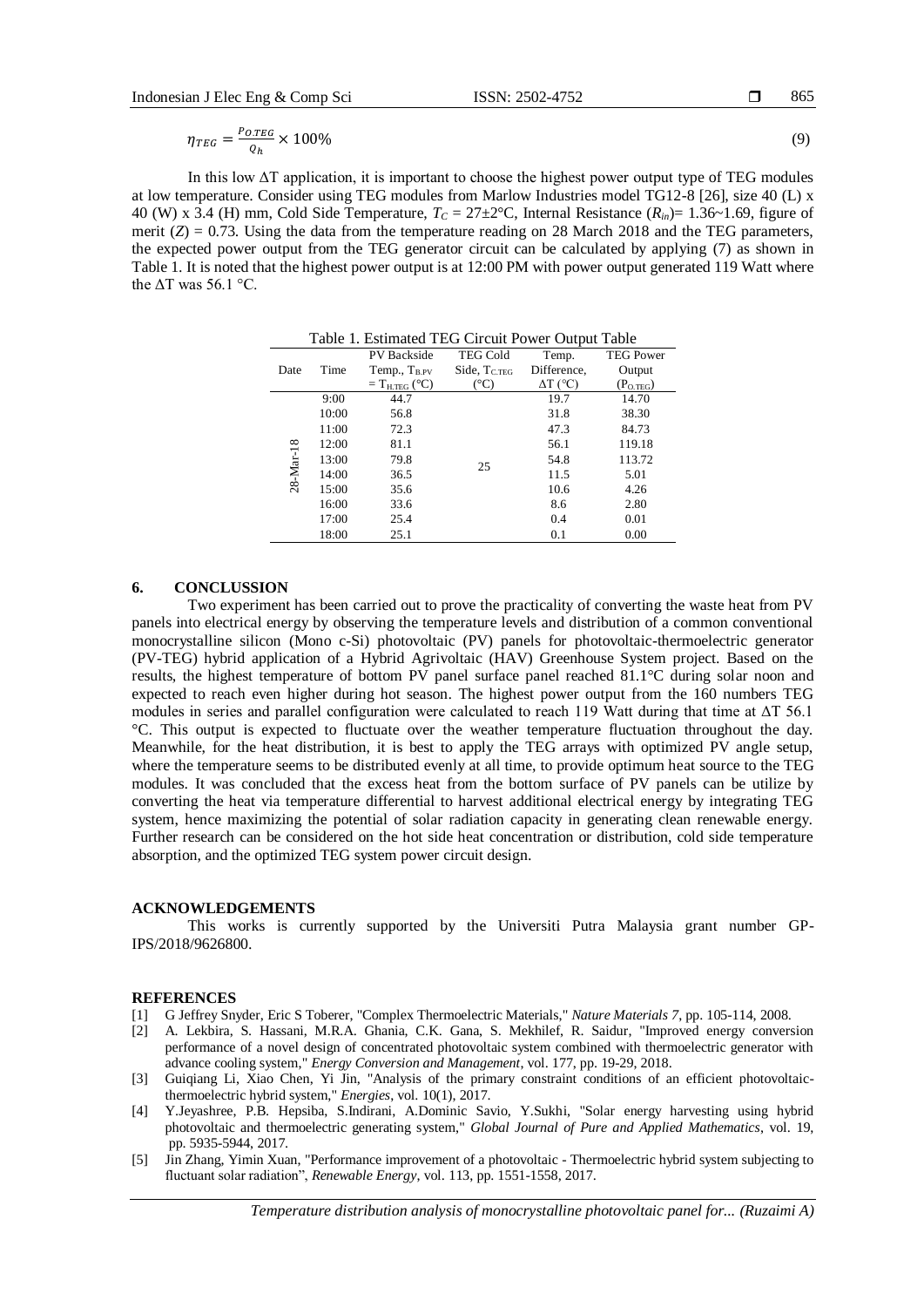- [6] E. Elsarrag, H. Pernau, J. Heuer, N. Roshan, Y. Alhorr, K. Bartholomé, "Spectrum splitting for efficient utilization of solar radiation: a novel photovoltaic–thermoelectric power generation system," *Renew. Wind Water Sol.*, vol. 2, pp. 1-11, 2015.
- [7] X. Ju, Z. Wang, G. Flamant, P. Li, W. Zhao, "Numerical analysis and optimization of a spectrum splitting concentration photovoltaic-thermoelectric hybrid system," *Sol. Energy*, vol. 86, pp. 1941-1954, 2012.
- [8] P. Wahyu, Djafar Z., Syafaruddin, M. Mustofa, "The characterization of a spectrum splitter of TechSpec AOI 50.0mm square hot and cold mirrors using a halogen light for a photovoltaic-thermoelectric generator hybrid," *Energie*, vol. 12(3), pp 1-13, 2019.
- [9] M. Mustofa, P. Wahyu, Djafar Z, "A new hybrid of photovoltaic-thermoelectric generator with hot mirror as spectrum splitter," *Journal of Physical Science 29(Supp. 2)*, pp. 63-75, 2018.
- [10] E. Elsarrag, H. Pernau, J. Heuer, N. Roshan, Yousef A., K. Bartholomé, "Spectrum splitting for efficient utilization of solar radiation: a novel photovoltaic–thermoelectric power generation system," *Renewables: Wind, Water, and Solar* vol. 2(16), 2015.
- [11] R.Bjørk, K.K.Nielsen, "The performance of a combined solar photovoltaic (PV) and thermoelectric generator (TEG) system," *Solar Energy*, vol. 120, pp. 187-194, 2015.
- [12] Xiaodong Zhang, K. T. Chau, C. C. Chan, and Shuang Gao, "An automotive thermoelectric-photovoltaic hybrid energy system," *Ener. Conv. & Management*, vol. 52(1), pp. 641-647, 2011.
- [13] W. Roth, R. Kugele, A. Steinhuser, W. Schulz, and G. Hille, "*Grid independent power supply for repeaters in mobile radio networks using photovoltaic/thermoelectric hybrid systems*," 16th International Conference on Thermoelectrics, pp. 582-585, 1997.
- [14] S. Singh, O. Isreal, Ibeagwu, R. Lamba, "Thermodynamic evaluation of irreversibility and optimum performance of a concentrated PV-TEG cogenerated hybrid system," *Solar Energy*, vol. 170, pp. 896-905, 2018.
- [15] W.G.J.H.M. Van Sark, "Feasibility of photovoltaic thermoelectric hybrid modules," *Applied Energy*; vol. 88(8), pp. 2785-2790, 2011.
- [16] Wang N, Han L, He H, Park N.H, Koumoto K, "A novel high performance photovoltaic-thermoelectric hybrid device," *Energy & Environmental Science*, (9), pp. 3676-3679, 2011.
- [17] Hsueh T.J, Shieh J.M, Yeh Y.M, "Hybrid Cd-free CIGS solar cell/TEG device with ZnO nanowires," *Prog. Photovolt: Res. Appl.*, pp. 507-512, 2015.
- [18] Lin J, Liao T, Lin B, "Performance analysis and load matching of a photovoltaic thermoelectric hybrid system," *Energy Conversion and Management,* vol. 105, pp. 891-899, 2015.
- [19] Wei Zhu, Yuan Deng, Yao Wang, Shengfei Shen Raza Gulfam,"High-performance photovoltaic-thermoelectric hybrid power generation system with optimized thermal management," *Energy,* vol. 100, pp. 91-101, 2016.
- [20] M. Ruzaimi, Shafie S., W.Z.W. Hassan, N. Azis, M.Effendy Ya'acob "*Conceptual design of hybrid photovoltaicthermoelectric generator (PV/TEG) for automated greenhouse system,*" IEEE 15th Student Conference on Research and Development (SCOReD), pp. 309-314, 2017.
- [21] Shafie S., N. Azis, M.Z.A. Ab. Kadir, M.A.M. Radzi, W.H.W. Zuha, M.A Mustafa, "*High efficiency portable solar generator utilizing optimum solar panel orientation,*" IEEE 5th International Conference on Smart Instrumentation, Measurement and Application 2018 (ICSIMA), 2018.
- [22] T. Khatib, A. Mohamed, M. Mahmoud, K. Sopian, "Optimization of the tilt angle of solar panels for Malaysia," Energy Sources, Part A: Recovery, Utilization, and Environmental Effects, vol. 37, pp. 606-613, 2015.
- [23] M. Effendy Ya'acob, Hashim Hizam, Tamer T.N. Khatib, M.A.M. Radzi, "A comparative study of three types of grid connected photovoltaic systems based on actual performance," *Energy Conversion and Management*, vol. 78, pp. 8-13, 2014.
- [24] Jerry L. Hatfield, John H. Prueger, "Temperature extremes: Effect on plant growth and development," *Weather and Climate Extremes* vol. 10, pp. 4-10, 2015.
- [25] A.A Mansur, M. R. Amin, K.K. Islam, "Performance comparison of mismatch power loss minimization techniques in series-parallel PV array configurations," *Energies*, vol. 22(5), 2018.
- [26] Custom Thermoelectric. Available online: https://www.marlow.com/products/power-generators (accessed on April 6, 2018).
- [27] Ruzaimi A., Shafie. S, W.Z.W. Hassan, N. Azis, M. Effendy Ya'acob, *Supeni E.E,* "Photovoltaic panel temperature and heat distribution analysis for thermoelectric generator application," *IEEE 5th International Conference on Smart Instrumentation, Measurement and Applications (ICSIMA),* 2018.
- [28] Verayiah, R., & Iyadurai, A., "A comparison study on types of PV for grid connected photovoltaic power,"*Indonesian Journal of Electrical Engineering and Computer Science*, vol. 6, pp. 349-56, 2017.

## **BIOGRAPHIES OF AUTHORS**



Mohd Ruzaimi currently persuing his PhD in Green Engineering at the Institute of Advanced Technology, Universiti Putra Malaysia. He is currently working on a Hybrid Agrivoltaic System project which focus on generating green energy by utilizing both light and thermal radiation from solar power source.